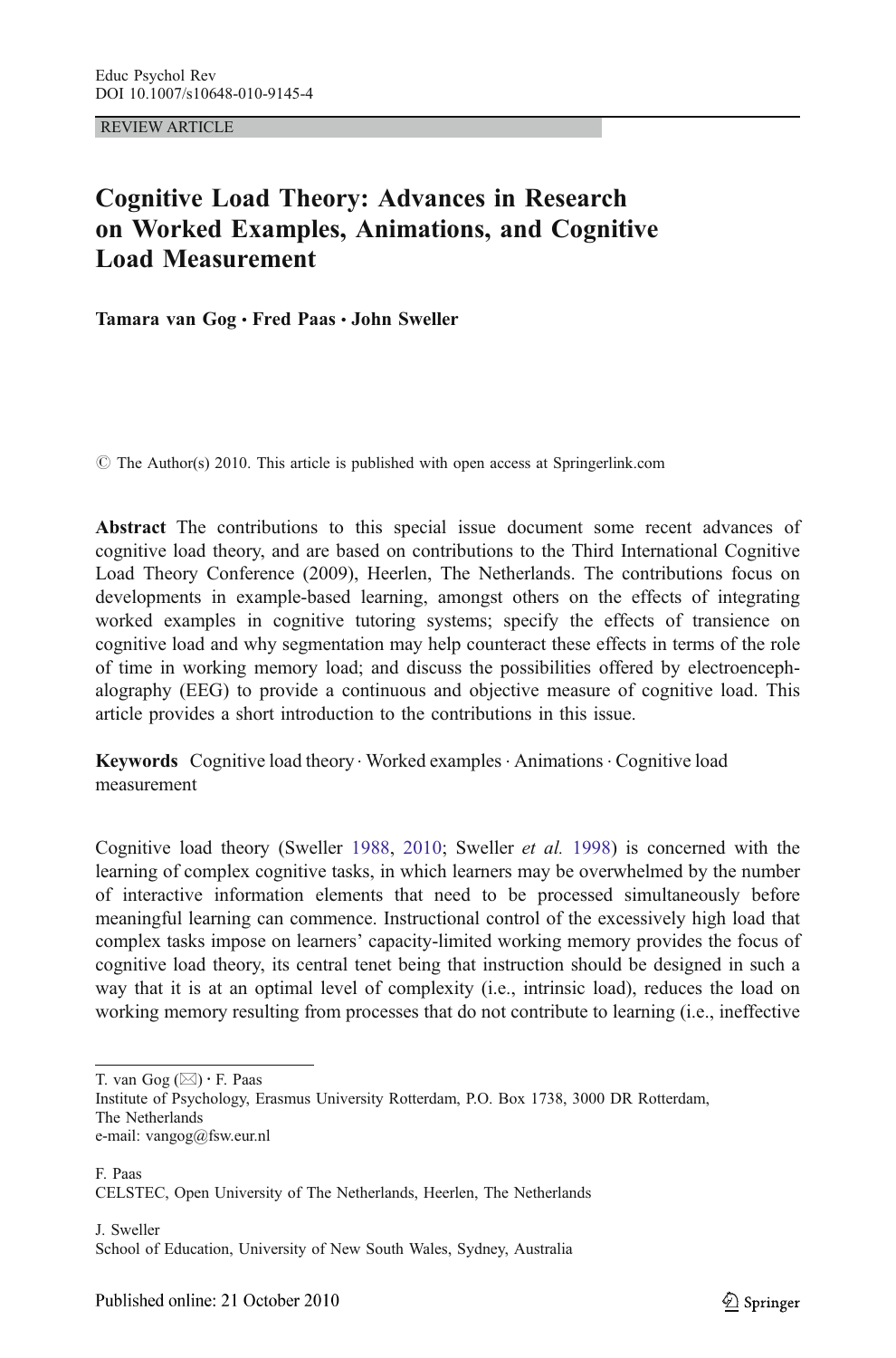or extraneous load), and optimizes as far as possible the load resulting from processes that foster learning (i.e., germane load).

Worked examples are one such instructional format that—compared to conventional problem solving—reduces ineffective load imposed by the use of weak problem solving strategies, and fosters learning by allowing students to devote available capacity to studying the solution procedure. An impressive body of research over the last few decades has shown that for novice learners, worked examples are more effective in facilitating learning and transfer compared to conventional problem solving, and are often more efficient in their requirements of time or mental effort (e.g., Cooper and Sweller [1987](#page-3-0); Paas [1992;](#page-3-0) Paas and Van Merriënboer [1994;](#page-3-0) Sweller and Cooper [1985](#page-3-0); Van Gog et al. [2006](#page-3-0)). The advantage of worked examples over problem solving has become known as the 'worked example effect' (for reviews, see Atkinson et al. [2000;](#page-2-0) Sweller et al. [1998](#page-3-0)).

Two of the contributions to this special issue focus on worked examples. Salden *et al.* ([2010\)](#page-3-0) review a number of studies on the effects of integrating worked examples in cognitive tutoring systems. The authors discuss the "assistance dilemma" (Koedinger and Aleven [2007\)](#page-3-0) that considers the extent to which learners should be assisted in problem solving, for instance by the use of worked examples. Learning by studying worked examples provides a very high degree of instructional guidance while learning by solving conventional problems includes no or very little instructional guidance. Koedinger and Aleven suggested that the very limited guidance during conventional problem solving results in a 'weak' control condition. Tutored problem solving usually provides additional assistance to students. The studies reviewed by Salden et al. show, however, that worked examples have beneficial effects on learning (either in terms of performance, time, or both) even when compared to tutored problem solving in which instructional guidance is available on demand, thereby indicating that the worked example effect is "not an artefact of lousy control conditions" (Schwonke et al. [2009](#page-3-0), pp. 258). Salden et al. discuss the findings from these studies in terms of the cognitive load imposed by worked examples and tutored problem solving.

The question of how much instructional guidance or assistance should be provided is also addressed by Wittwer and Renkl ([2010](#page-3-0)), though they focus on the amount of guidance provided within worked examples. Wittwer and Renkl conducted a meta-analysis of the effects of providing instructional explanations in worked examples. They found that adding instructional explanations to worked examples had a significant, but small, positive effect on learning, was more helpful for acquiring conceptual than procedural knowledge, and was not necessarily more effective than prompting students to provide self-explanations.

Whereas worked examples provide learners with a written, worked-out solution procedure to study, in animated or video-based modeling examples the solution procedures are demonstrated to learners by a human or animated model (Van Gog and Rummel [2010\)](#page-3-0). Animated examples increasingly are being used in computer-based learning environments (Wouters *et al.* [2008](#page-3-0)). However, very often, information in animations or videos is transient. Research has shown that information transience may pose a serious challenge to learning from animations that show for instance, natural, mechanical, or biological processes or problem solving procedures. Information may be missed completely if it is not attended to at the right moment, and needs to be kept in mind while simultaneously processing new incoming information (Ayres and Paas [2007](#page-2-0)). For animations showing human movement procedures, this problem is reduced or eliminated (Höffler and Leutner [2007](#page-3-0); Van Gog et al. [2009b](#page-3-0)), presumably because processing such animations is facilitated by the mirror-neuron system (Van Gog et al.). However, for other types of animations to be effective for learning, the negative effects on cognitive load caused by transience should be counteracted. Some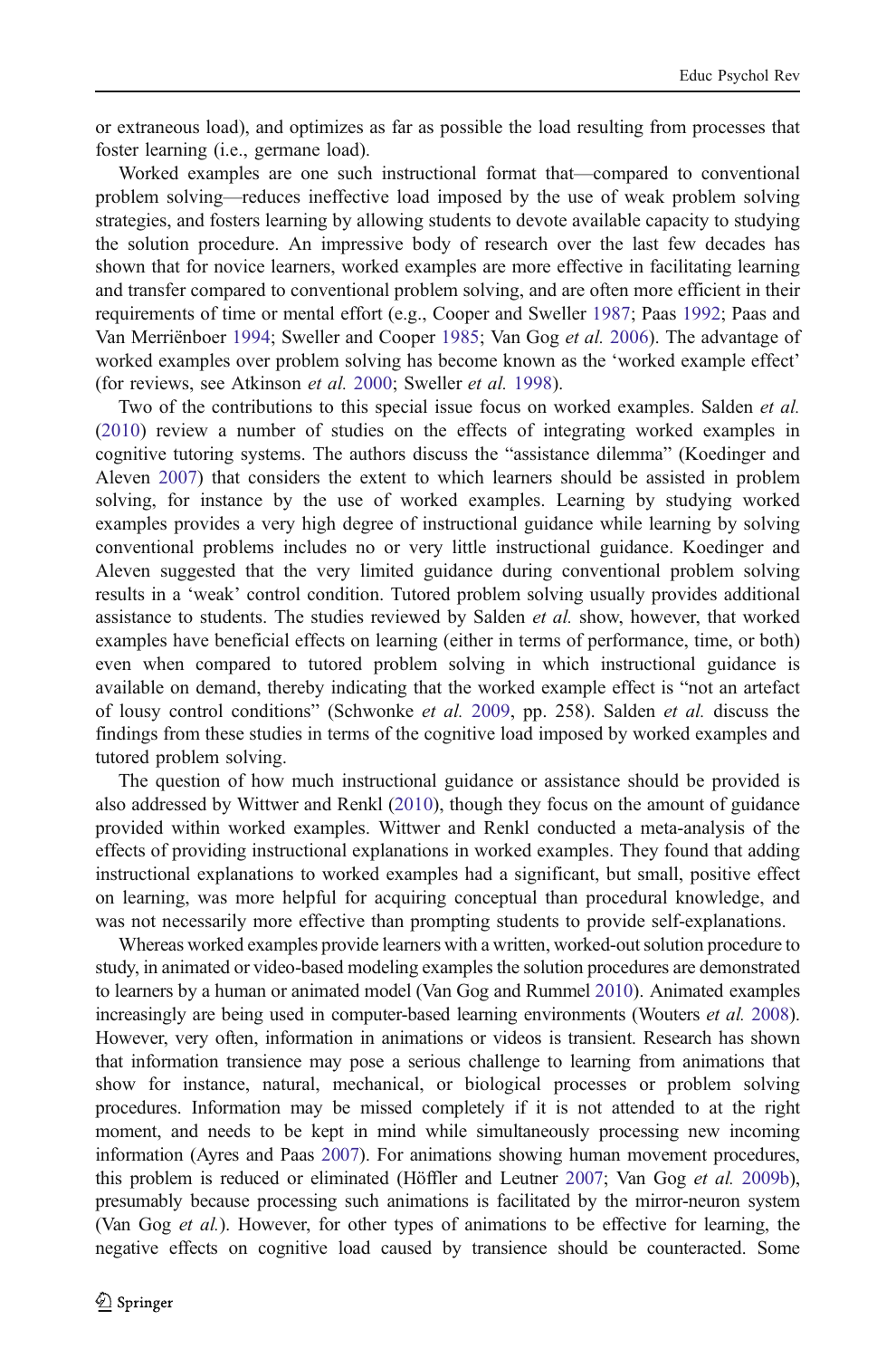<span id="page-2-0"></span>effective means of doing so are cueing to guide attention to the right place at the right time (De Koning et al. [2009](#page-3-0)) or segmenting the animation, which "slows the pace of presentation, thereby enabling the learner to carry out essential processing" (Mayer [2005](#page-3-0), pp. 170).

Spanjers *et al.* [\(2010\)](#page-3-0) review the literature on the segmentation effect, which shows that studies have thus far always incorporated pauses between segments. They point out that as a consequence, the cause of the positive effect of segmentation is not entirely clear. It may be due to either the time provided by the pause to carry out essential processing, but it may also be the signal that a segment has ended which is provided by the pause, or both. They go on to discuss each of these explanations in detail, drawing on event segmentation theory (Zacks *et al.* [2007\)](#page-3-0) and on the time-based resource sharing model of working memory (Barrouillet and Camos 2007). This model could potentially prove useful for further specifying and updating cognitive load theory, as it might be able to explain the underlying mechanisms of other cognitive load effects (e.g., split attention, modality) in more detail.

While it is possible to test hypotheses in which there are expectations regarding cognitive load manipulations using mental effort ratings and measures of learning, these are 'offline' measures. As a consequence, they will yield only indirect evidence as they do not capture cognitive load at the relevant specific points in time. 'Online' process measures of cognitive load are able to indicate cognitive load at specific times allowing hypotheses to be tested in more detail (Van Gog et al. [2009a\)](#page-3-0). Given rapid technological advances, new methods for online, continuous cognitive load measurement are coming within educational researchers' reach.

Antonenko et al. (2010) describe the possibilities offered by electroencephalography (EEG) to provide a continuous and objective measure of cognitive load. They describe which EEG components can be used to assess cognitive load, and review studies in learning from hypertext and multimedia materials in which EEG was applied to measure cognitive load. For example, the fine temporal resolution of EEG allowed Antonenko and Niederhauser (2010) to detect differences in cognitive load at the time participants were accessing hyperlinks either with or without 'leads' providing content previews at particular nodes.

Cognitive load theory has continued to develop over many years as data and theoretical concepts have become available. The papers of this issue indicate that the pace of change is currently accelerating rapidly, providing the theory with considerable depth and breadth.

Open Access This article is distributed under the terms of the Creative Commons Attribution Noncommercial License which permits any noncommercial use, distribution, and reproduction in any medium, provided the original author(s) and source are credited.

## **References**

- Antonenko, P., & Niederhauser, D. (2010). The effects of leads on cognitive load and learning in a hypertext environment. Computers in Human Behavior, 26, 140–150.
- Antonenko, P., Paas, F., Grabner, R., Van Gog, T. (2010). Using electroencephalography (EEG) to measure cognitive load. Educational Psychology Review (in press).
- Atkinson, R. K., Derry, S. J., Renkl, A., & Wortham, D. (2000). Learning from examples: Instructional principles from the worked examples research. Review of Educational Research, 70, 181–214.
- Ayres, P., & Paas, F. (2007). Making instructional animations more effective: A cognitive load approach. Applied Cognitive Psychology, 21, 695–700.
- Barrouillet, P., & Camos, V. (2007). The time-based resource-sharing model of working memory. In N. Osaka, R. H. Logie, & D. E. Mark (Eds.), The cognitive neuroscience of working memory (pp. 57–80). Oxford: Oxford University Press.